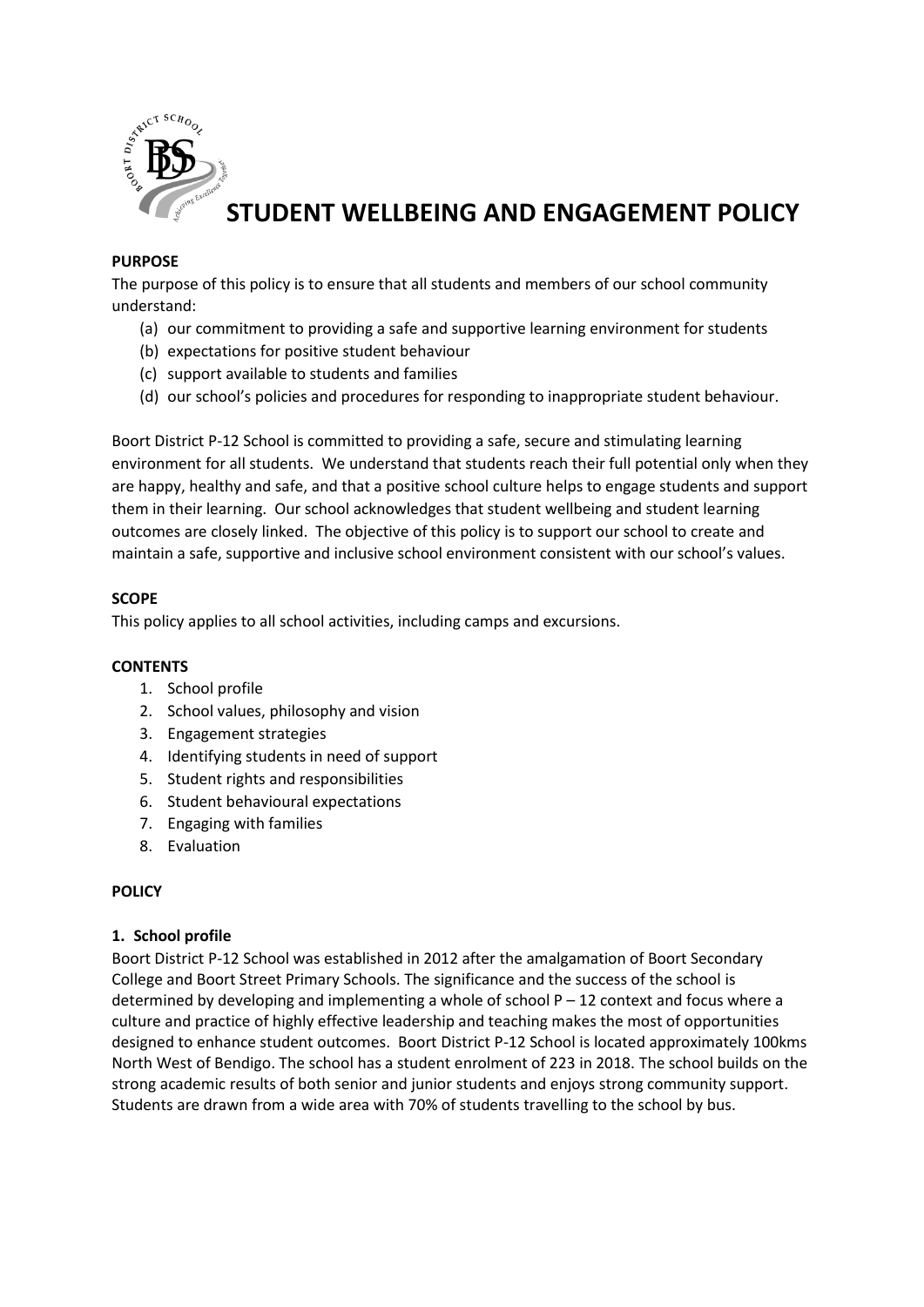## **2. School values, philosophy and vision**

BDS's Statement of Values and School Philosophy is integral to the work that it does and is the foundation of our school community. Students, staff and members of our school community are encouraged to live and demonstrate our core values at every opportunity.

At BDS, our vision is to empower our students and staff to work together to become active and valued community members. We provide a safe and supportive learning environment which fosters independent, resilient life-long learners.

Our school is committed to helping develop in students the capacity, desire and skills to achieve their personal best in all endeavors.

We will strive to develop lifelong learning skills that enable students to achieve their individual goals and make a positive contribution to their peer group, family, school and community.

The school community values these attributes in the students and want their development pursued in all possible contexts: thinking creatively and independently; acting with integrity and honesty; showing tolerance and respect for others; displaying a sense of fairness and acting in a safe and respectable manner.

The school's values are:

- Thinking creatively and independently.
- Acting with integrity and honesty.
- Showing tolerance and respect for others.
- Displaying a sense of fairness.
- Acting in a safe and respectable manner.
- Pursuing excellence in all areas.
- Developing resilience within individual

Corporal Punishment is prohibited in all Victorian schools

Our Statement of Values is available online at: www.boortds.vic.edu.au

#### **3. Engagement strategies**

Every member of the school community has a right to participate fully in an educational environment that is safe, supportive and inclusive. Everyone deserves to be treated with respect and dignity.

Boort District P-12 School has developed a range of strategies to promote engagement, positive behaviour and respectful relationships for all students in our school. We acknowledge that some students may need extra social, emotional or educational support at school, and that the needs of students will change over time as they grow and learn.

Student engagement, regular attendance and positive behaviours will be supported through relationship based whole-school and classroom practices, including:

- establishing predictable, fair and democratic classrooms and school environments
- ensuring student participation in the development of classroom and whole school expectations
- providing personalised learning programs where appropriate for individual students
- consistently acknowledging all students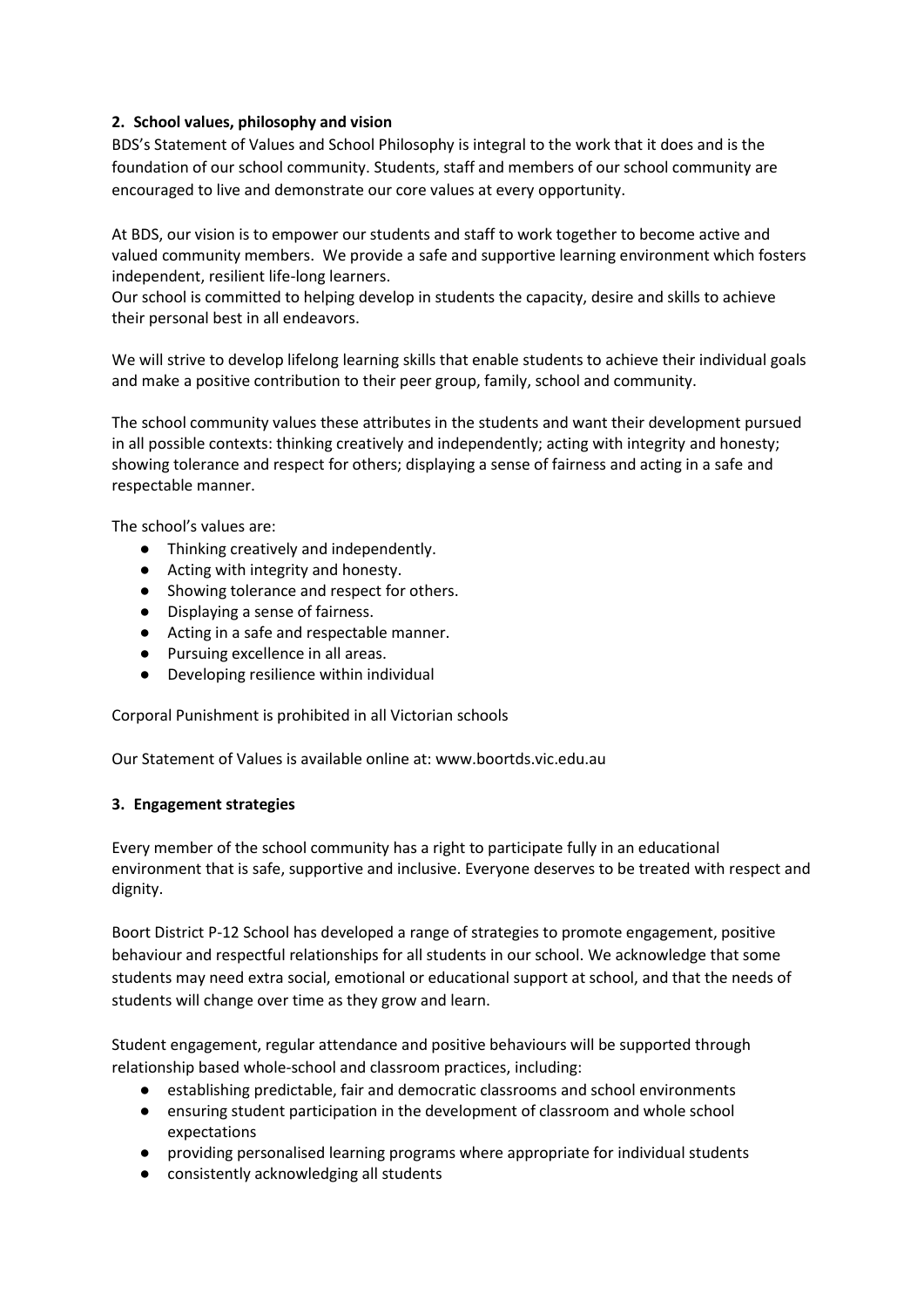- empowering students by creating multiple opportunities for them to take responsibility and be involved in decision-making
- providing physical environments conducive to positive behaviours and effective engagement in learning

Inappropriate behaviours, including irregular attendance, will be addressed through a staged response, including:

- understanding the student's background and needs
- ensuring a clear understanding of expectations by both students and teachers
- providing consistent school and classroom environments
- scaffolding the student's learning program.

Broader support strategies will include:

- involving and supporting the parents/carers,
- involving the student wellbeing coordinator, managed individual pathways or careers coordinators
- tutoring/peer tutoring
- mentoring and/or counselling
- convening student support group meetings the student support group is an important component of the staged response for students facing difficulty with engagement, attendance or behaviour
- developing individualised flexible learning, behaviour or attendance plans
- providing broader educational programs, for example experiential learning, work education, camps/outdoor education/creative arts
- involving community support agencies.

#### **Discipline procedures – suspension and expulsion**

When considering suspension or expulsion, schools are required to follow the procedures listed in Ministerial Order No 1125

(http://www.education.vic.gov.au/school/principals/spag/participation/pages/engagement.aspx) for use in suspension and expulsion procedures.

A student may only be excluded from school in situations where all other measures have been implemented without success or where an immediate suspension is the only appropriate course of action in response to the student's behaviour.

Consequences which may be used prior to suspension include:

- Withdrawal of privileges
- Withdrawal from class if a student's behaviour significantly interferes with the rights of other students to learn or the capacity of a teacher to teach a class, that student may be temporarily isolated from regular classroom activities or, in more severe cases, required to leave the classroom for a specified period of time.
- Where appropriate, parents/carers should be informed of such withdrawals.
- Detention teachers may require a student to finish school work that has not been completed in the regular classroom or to undertake additional or new work or duties at a reasonable time and place. No more than half the time allocated for any recess may be used for this work.
- Where students are required to undertake school work after school, the time should not exceed forty-five minutes.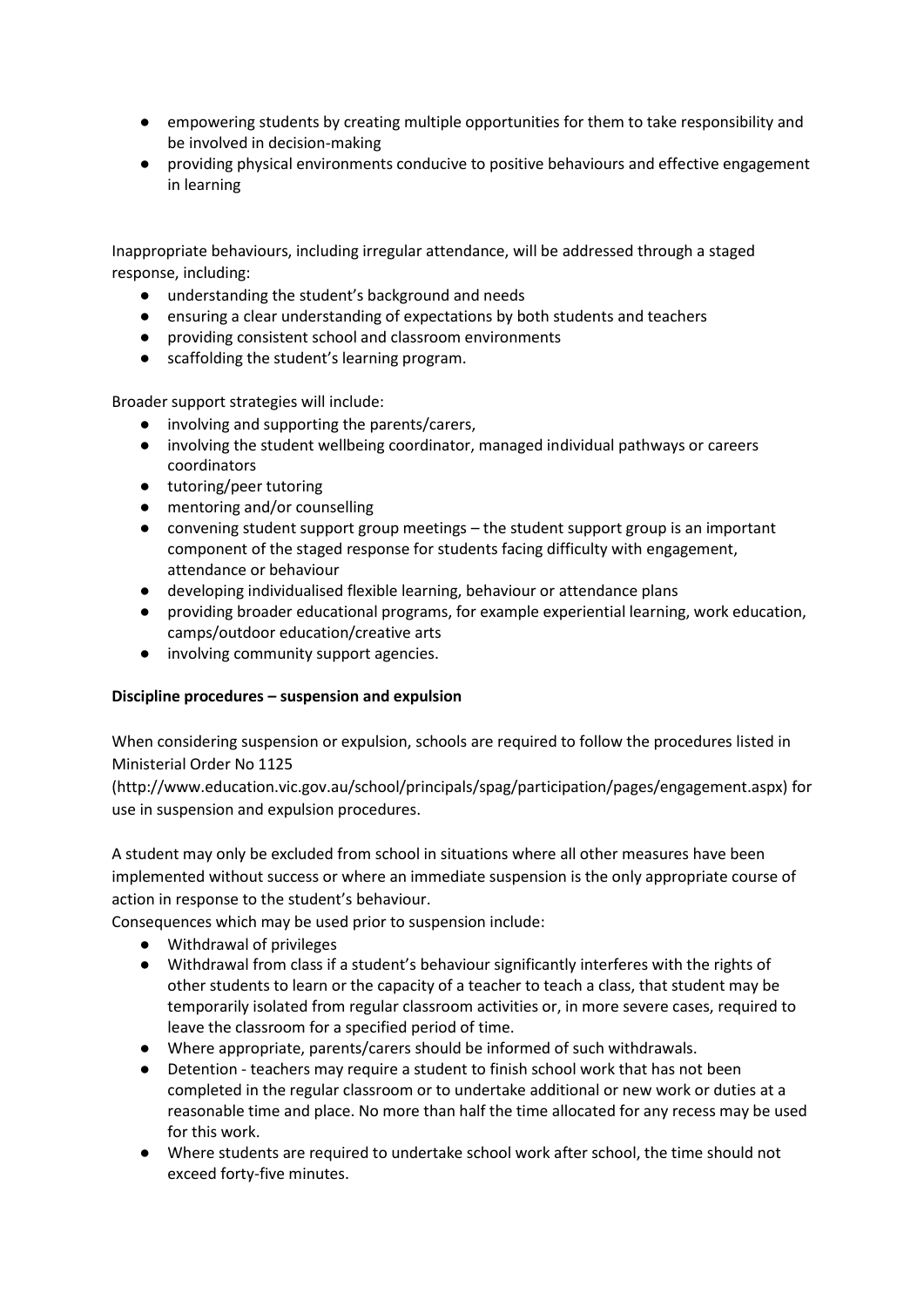- The principal should ensure that parents/carers are informed at least the day before the detention. Where family circumstances are such that the completion of after-school work would create undue hardship (for example, where students regularly supervise younger siblings in the absence of parents/carers), the school may choose to negotiate alternative disciplinary measures with parents/carers.
- Convening of a support group (See Effective Schools are Engaging Schools Student Engagement Policy Guidelines for process required).

## **We are committed to:**

- Promoting high and consistent expectations of all staff, students and parents and carers
- prioritising positive relationships between staff and students, recognising the fundamental role this plays in building and sustaining student wellbeing
- creating a culture that is inclusive, engaging and supportive
- welcoming all parents/carers and being responsive to them as partners in learning
- analysing and being responsive to a range of school data such as attendance, Attitudes to School Survey, parent survey data, student management data and school level assessment data
- delivering a broad curriculum including VET programs, VCE and VCAL to ensure that students are able to choose subjects and programs that are tailored to their interests, strengths and aspirations
- teachers at BDS use an instructional framework to ensure an explicit, common and shared model of instruction to ensure that evidenced-based, high yield teaching practices are incorporated into all lessons
- teachers at BDS adopt a broad range of teaching and assessment approaches to effectively respond to the diverse learning styles, strengths and needs of our students and follow the standards set by the Victorian Institute of Teaching
- our school's Statement of Values are incorporated into our curriculum and promoted to students, staff and parents so that they are shared and celebrated as the foundation of our school community
- carefully planned transition programs to support students moving into different stages of their schooling
- positive behaviour and student achievement being acknowledged in the classroom, and formally in school assemblies and communication to parents
- monitoring student attendance and implementing attendance improvement strategies at a whole-school, cohort and individual level
- students having the opportunity to contribute to and provide feedback on decisions about school operations through the Student Representative Council and other forums including Home Group meetings. Students are also encouraged to speak with their teachers, school captains, Assistant Principal and Principal whenever they have any questions or concerns.
- creating opportunities for cross—age connections amongst students through school plays, athletics, music programs and peer support programs
- All students are welcome to self-refer to the Student Wellbeing Coordinator, School Chaplain, Assistant Principal and Principal if they would like to discuss a particular issue or feel as though they may need support of any kind. We are proud to have an 'open door' policy where students and staff are partners in learning
- engaging in school wide positive behaviour support with our staff and students, which includes programs such as:
	- o Respectful Relationships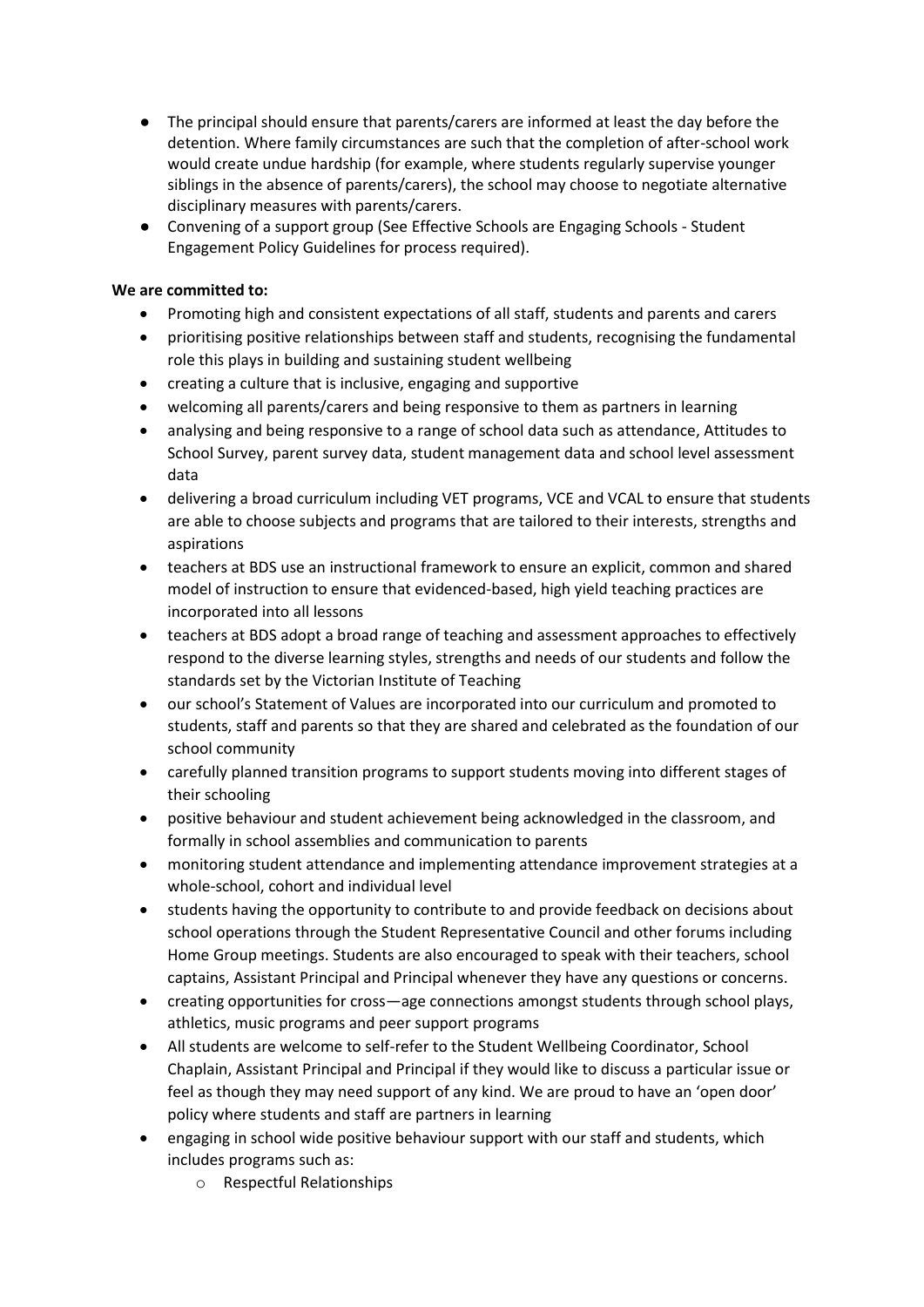- o Peer Support
- o Year 9 Personal Development Program
- o Restorative Practices
- programs, incursions and excursions developed to address issue specific behaviour (i.e. anger management programs)
- opportunities for student inclusion (i.e. sports teams, clubs, recess and lunchtime activities)
- buddy programs, peer support programs
- each year group has at least one Home Group Teacher responsible for their year, who monitor the health and wellbeing of students in their year, and act as a point of contact for students and parents/carers who may need additional support
- all students from Year 10 and above will be assisted to develop a Career Action Plan (Managed Individual Pathways Plan), with targeted goals and support to plan for their future
- connect all Indigenous students with a Koorie Engagement Support Officer
- all students in Out of Home Care will be appointed a Learning Mentor, have an Individual Learning Plan and will be referred to Student Support Services for an Educational Needs Assessment
- Boort District P-12 School assists students to plan their Year 10 and Year 11 work experience, supported by their Career Action Plan
- Wellbeing Co-ordinator and staff will undertake health promotion and social skills development in response to needs identified by student wellbeing data, classroom teachers or other school staff each year
- staff will apply a trauma-informed approach to working with students who have experienced trauma

## Individual

- Individual Learning Plan and Behaviour Support Plan
- Program for Students with Disabilities
- referral to Student Welfare Coordinator and Student Support Services
- referral to ChildFirst, Headspace, CAMHS
- Navigator
- **•** Lookout

Boort District P-12 School implements a range of strategies that support and promote individual engagement. These can include:

- building constructive relationships with students at risk or students who are vulnerable due to complex individual circumstances
- meeting with a student and their parent/carer to talk about how best to help the student engage with school
- developing an Individual Learning Plan and/or a Behaviour Support Plan
- considering if any environmental changes need to be made, for example changing the classroom set up
- referring the student to:
	- o school-based wellbeing supports
	- o Student Support Services
	- $\circ$  Appropriate external supports such as council based youth and family services, other allied health professionals, Headspace, CAMHS or ChildFirst
	- o Re-engagement programs such as Navigator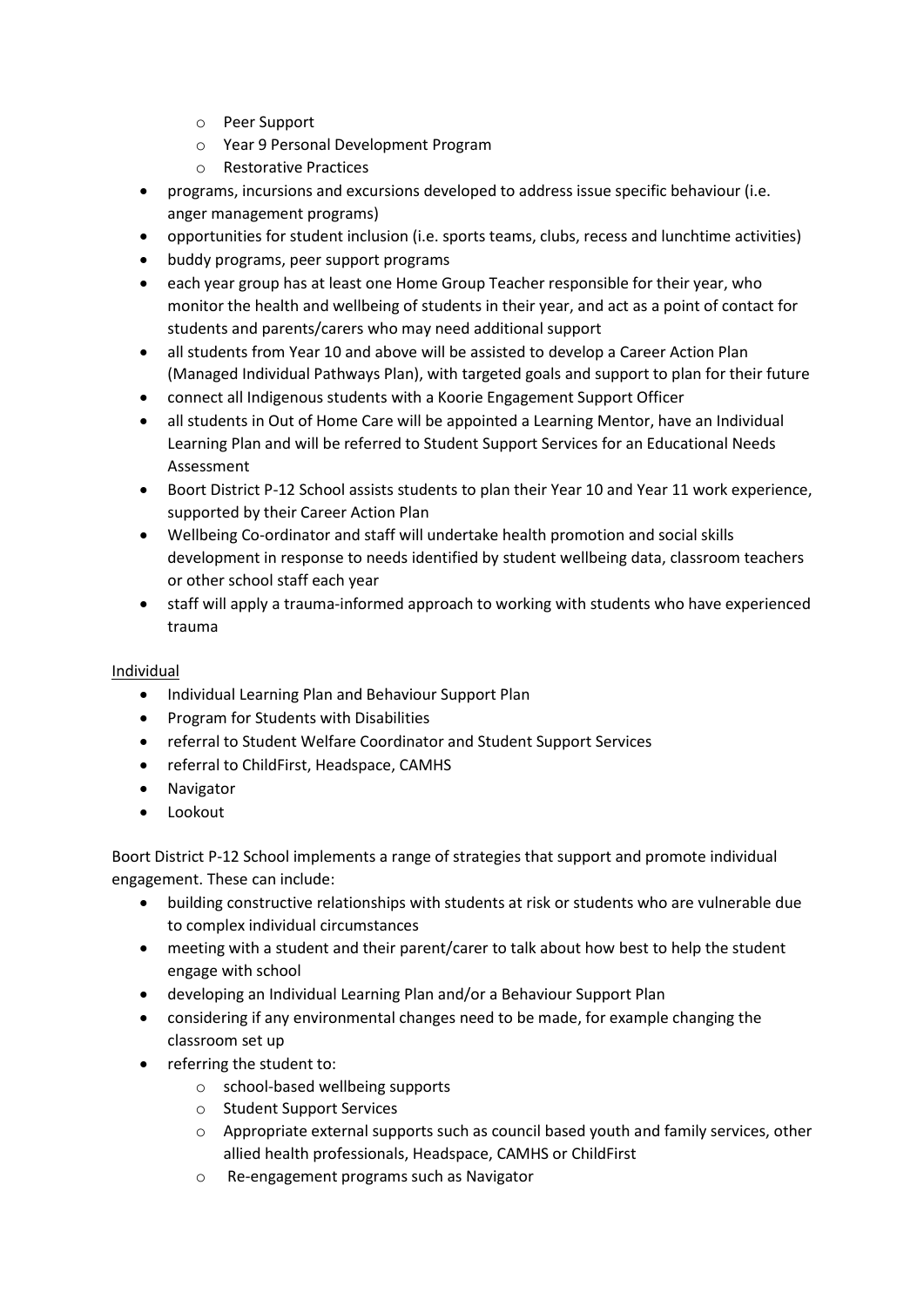Where necessary the school will support the student's family to engage by:

- being responsive and sensitive to changes in the student's circumstances and health and wellbeing
- collaborating, where appropriate and with the support of the student and their family, with any external allied health professionals, services or agencies that are supporting the student
- monitoring individual student attendance and developing an Attendance Improvement Plans in collaboration with the student and their family
- running regular Student Support Group meetings for all students:
	- o with a disability
	- o in Out of Home Care
	- $\circ$  and with other complex needs that require ongoing support and monitoring.

# **4. Identifying students in need of support**

Boort District P-12 School is committed to providing the necessary support to ensure our students are supported intellectually, emotionally and socially. The Student Wellbeing team plays a significant role in developing and implementing strategies that help identify students in need of support and enhance student wellbeing. Boort District P-12 School will utilise the following information and tools to identify students in need of extra emotional, social or educational support:

- personal, health and learning information gathered upon enrolment and while the student is enrolled
- attendance records
- academic performance
- observations by school staff such as changes in engagement, behaviour, self-care, social connectedness and motivation
- attendance, detention and suspension data
- engagement with families
- self-referrals or referrals from peers

## **5. Student rights and responsibilities**

All members of our school community have a right to experience a safe and supportive school environment. We expect that all students, staff, parents and carers treat each other with respect and dignity. Our school's Statement of Values (add link) highlights the rights and responsibilities of members of our community.

## **Rights and Responsibilities of Students**

## **See BDS Student Code of Conduct Implementation Policy.**

Students have the right to:

- participate fully in their education
- feel safe, secure and happy at school
- learn in an environment free from bullying, harassment, violence, discrimination or intimidation
- express their ideas, feelings and concerns.

Students have the responsibility to:

- participate fully in their educational program
- display positive behaviours that demonstrate respect for themselves, their peers, their teachers and members of the school community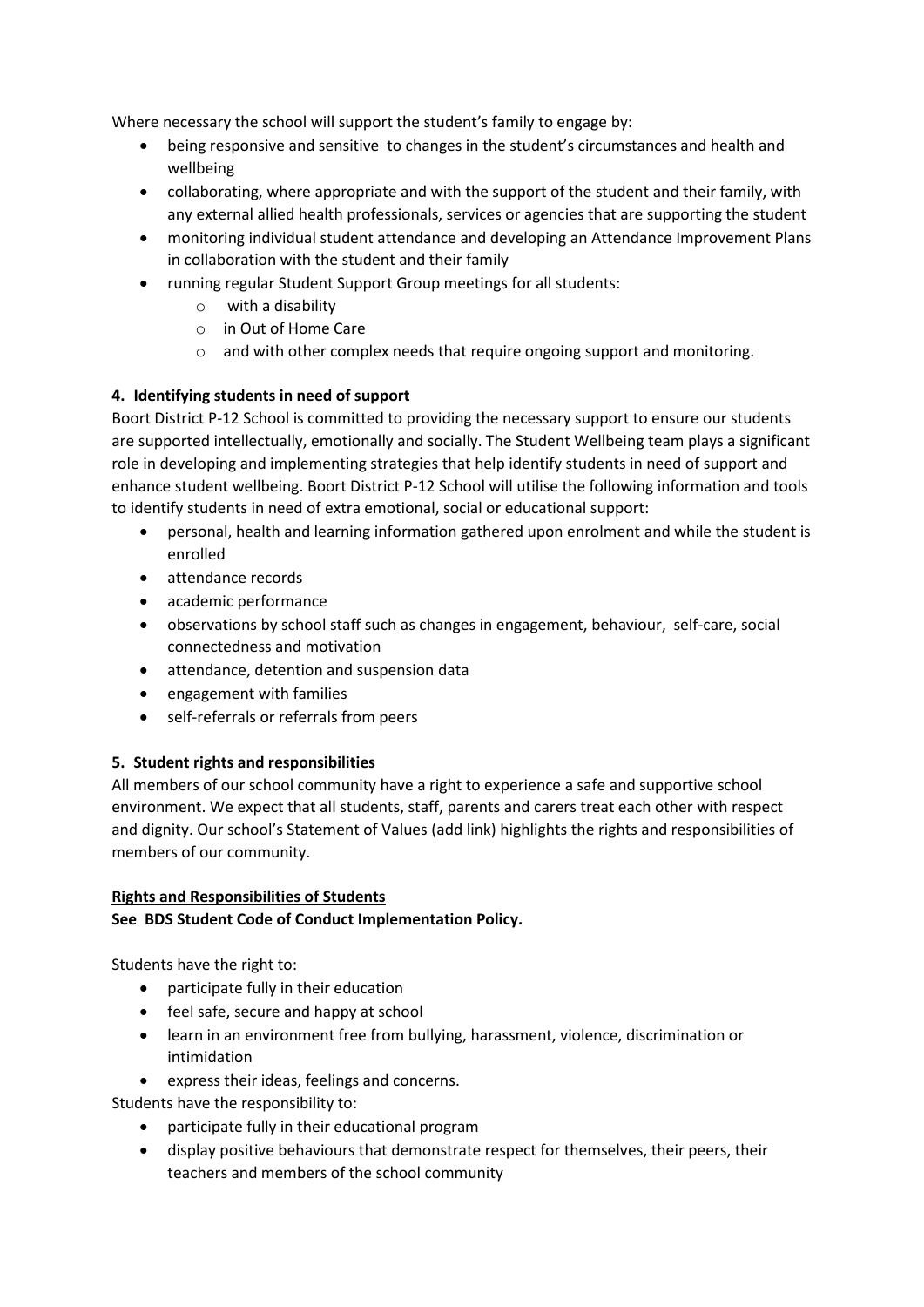• respect the right of others to learn.

Students who may have a complaint or concern about something that has happened at school are encouraged to speak to their parents or carers and approach a trusted teacher or a member of the school leadership team.

## **6. Student behavioural expectations**

Behavioural expectations of students, staff and families are grounded in our school's Statement of Values. Student bullying behaviour will be responded to consistently with Boort District P-12 School's Bullying policy.

When a student acts in breach of the behaviour standards of our school community, Boort District P-12 School will institute a staged response, consistent with the Department's Student Engagement and Inclusion Guidelines (need link). Where appropriate, parents will be informed about the inappropriate behaviour and the disciplinary action taken by teachers and other school staff.

Disciplinary measures may be used as part of a staged response to inappropriate behaviour in combination with other engagement and support strategies to ensure that factors that may have contributed to the student's behaviour are identified and addressed. Disciplinary measures at our school will be applied as per policy. Students will always be provided with an opportunity to be heard.

Disciplinary measures that may be applied include:

- warning a student that their behaviour is inappropriate
- teacher controlled consequences such as moving a student in a classroom or other reasonable and proportionate responses to misbehaviour
- withdrawal of privileges
- referral to the Home Group Teacher
- referral to the Assistant Principal
- restorative practices
- detentions
- **•** behaviour reviews
- suspension
- expulsion

Suspension and expulsion are measures of last resort and may only be used in particular situations consistent with Department policy, available at:

http://www.education.vic.gov.au/school/principals/spag/participation/pages/engagement.aspx

## **Restorative Practices/Reflection**

The school is committed to the use of restorative practices with students. Restorative Practices:

- are underpinned by student learning and facilitate an environment of safety, trust and connectedness
- promote awareness of others, responsibility and empathy
- involve direct and voluntary participation of those affected by misconduct in its resolution
- promotes relationship management rather than behaviour management
- will be used for students who exhibit repeated inappropriate behaviours based on the Student Code of Conduct or the teacher's Classroom Engagement Plan. It may also be warranted in regard to an incident or behaviour that may be deemed more extreme.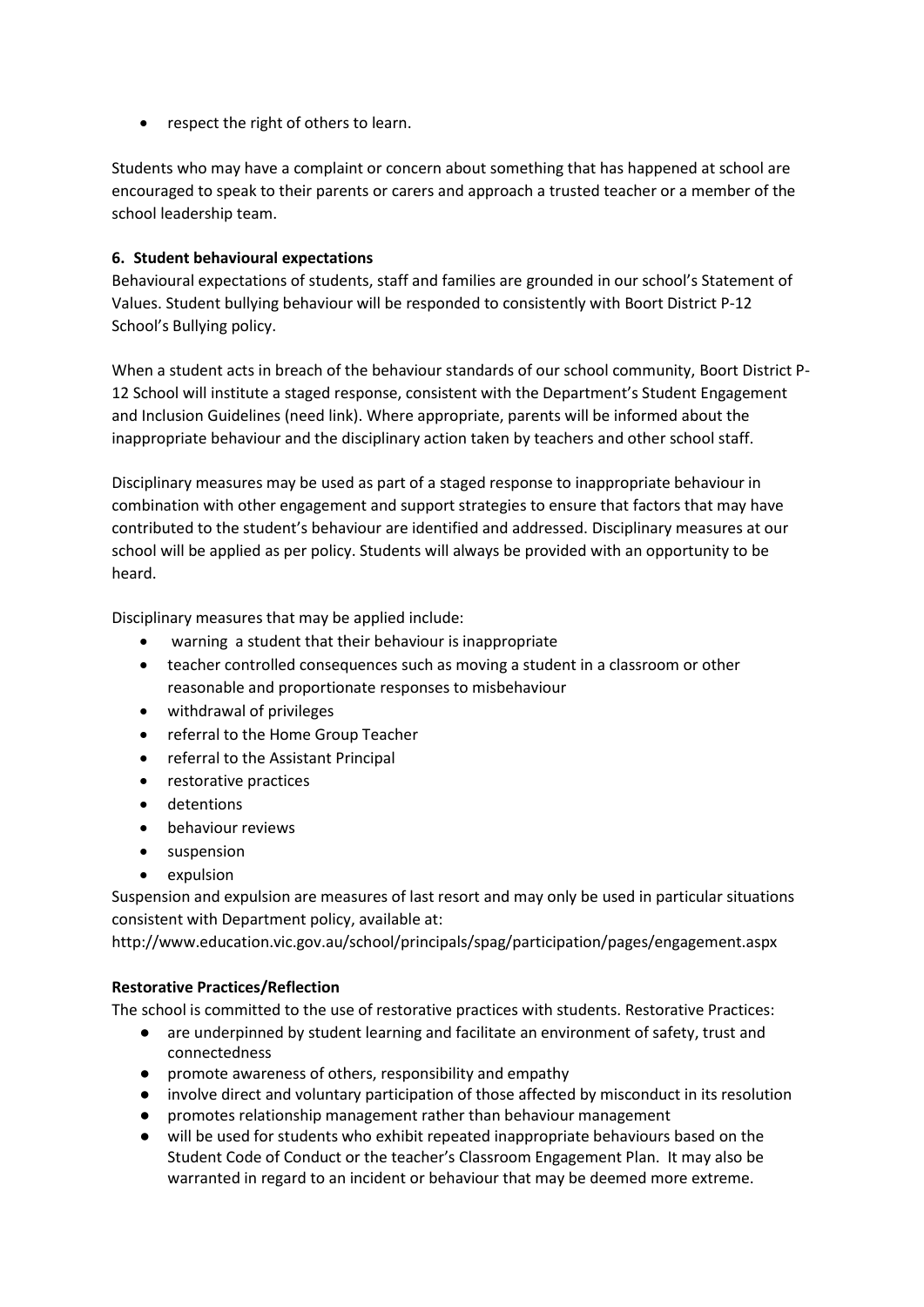- will involve the student working through the situation using restorative questions, with the Principal or an Assistant Principal.
- must involve the classroom or referring teacher must be involved in the reflection process.
- are concerned with establishing or re-establishing social equality in relationships; that is, relationships in which each person's rights to equal dignity, concern and respect are satisfied.

## **7. Engaging with families**

BDS values the input of parents and carers, and we will strive to support families to engage in their child's learning and build their capacity as active learners. We aim to be partners in learning with parents and carers in our school community.

We work hard to create successful partnerships with parents and carers by:

- ensuring that all parents have access to our school policies and procedures, available on our school website
- maintaining an open, respectful line of communication between parents and staff, supported by our Communicating with School Staff policy.
- providing parent volunteer opportunities so that families can contribute to school activities
- involving families with homework and other curriculum-related activities
- involving families in school decision making
- coordinating resources and services from the community for families
- including families in Student Support Groups, and developing individual plans for students.

| <b>Rights</b>                                                                                                                                                                              | <b>Responsibilities</b>                                                                                                                                                                                                                                                                                                                                                                                                                                                                    |
|--------------------------------------------------------------------------------------------------------------------------------------------------------------------------------------------|--------------------------------------------------------------------------------------------------------------------------------------------------------------------------------------------------------------------------------------------------------------------------------------------------------------------------------------------------------------------------------------------------------------------------------------------------------------------------------------------|
| Parents/Carers have a right to expect that<br>their children will be educated in a secure<br>environment in which care, courtesy and<br>respect for the rights of others are<br>encouraged | Parents/Carers have a responsibility to:<br>Promote positive educational outcomes<br>for their children by taking an active<br>interest in their child's educational<br>progress and by modelling positive<br>behaviours.<br>Ensure their child's regular attendance<br>Engage in regular and constructive<br>communication with school staff<br>regarding their child's learning.<br>Support the school in maintaining a safe<br>and respectful learning environment for<br>all students. |

## **Rights and Responsibilities of Parents/Carers**

#### **School expectations include:**

- inclusive teaching practices
- accessible educational provision for all students
- parent/carer partnerships and liaison
- community partnerships which engage families and the community in ways that support student achievement and success
- provision of appropriate student services
- development and provision of appropriate, relevant and challenging curriculum that gives students the opportunity to experience success in their learning.